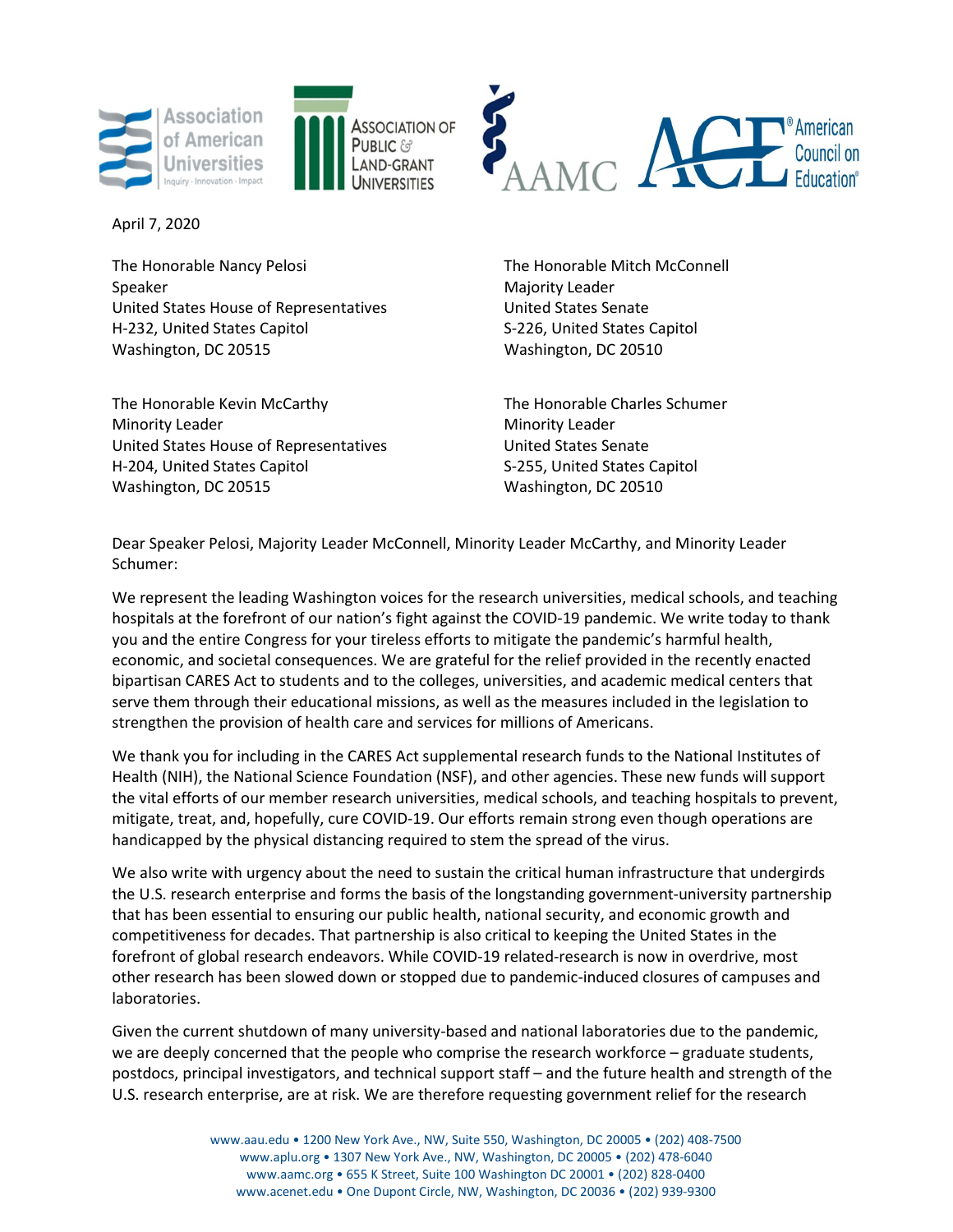workforce that sustain the enterprise. As we described in our March 19 letter (sent when Congress was negotiating the CARES Act), our nation's science and engineering workforce – the same workforce that is currently battling COVID-19 and working to protect us from other pandemics – must be protected from the calamitous effects of the COVID-19 pandemic.

The longer this slowdown continues, the more strain and harm it will cause to the U.S. research enterprise and our nation's research workforce and capabilities. This will be compounded by anticipated reductions in research investments by states and industry due to their decreased revenues. While our nation's research capacity has demonstrated it can absorb shocks, the scale of this one is still growing and unprecedented in duration and impact. As such, it is vital that the federal government take measures to help relieve the strain and sustain the strength of our nation's research workforce and capacity.

In our previous letter, we identified four key areas of impact where substantial personnel and researchrelated costs will be incurred or there will be a loss of support due to inactivity. We have subsequently identified additional impacts and we summarize them in the following six key areas:

1. Sustaining the research workforce until operations return to full speed. This includes support for graduate students, postdocs, early career researchers, principal investigators, and technical support research staff. Much of our nation's research workforce is effectively idled due to closed laboratories and severely limited research activities. While some are repurposing their efforts to aid in the fight against COVID-19 or attempting to analyze existing data and making other attempts at telework, for many more their federally supported research is delayed or will be set back because they are unable to access their laboratories and research facilities. Interrupted, delayed, or halted research will mean: some graduate students will not complete their degrees on schedule; the need for extended post-doctoral work; missed and delayed academic research career opportunities for early career researchers; and the loss of work and pay for the many staff scientists and technical workers who support research efforts on our campuses and at other major national research facilities. Continuing salary, benefits, stipend, and tuition support for graduate students, postdocs, principal investigators, and other research personnel and technical staff funded by federal research grants is critical to sustaining our research enterprise.

OMB, NIH, NSF, and other federal research agency guidance has helped in the short term to maintain the continuity of compensation through allowing for no-cost grant extensions. However, greater uniform implementation from the agencies is needed, and many researchers will need supplemental funding, or "cost extensions," to support the additional salary for their staff and students and to ramp up their work again when they are able to resume lab operations. The unknown duration of the crisis, coupled with the simultaneous tightening of budgets from non-federal sponsors, including state governments, foundations, private industry, and others, is creating a long-term problem of how research personnel and the research itself will be supported as compensation costs eat away at salary dollars originally included in grant, contract, and agency budgets.

2. Additional COVID-19-related research costs, including but not limited to personnel, personal protective equipment (PPE), supplies, equipment, and additional analytic capabilities. The university research community has pivoted to address research questions that could have immediate bearing on alleviating the pandemic crisis, repurposing equipment, supplies, and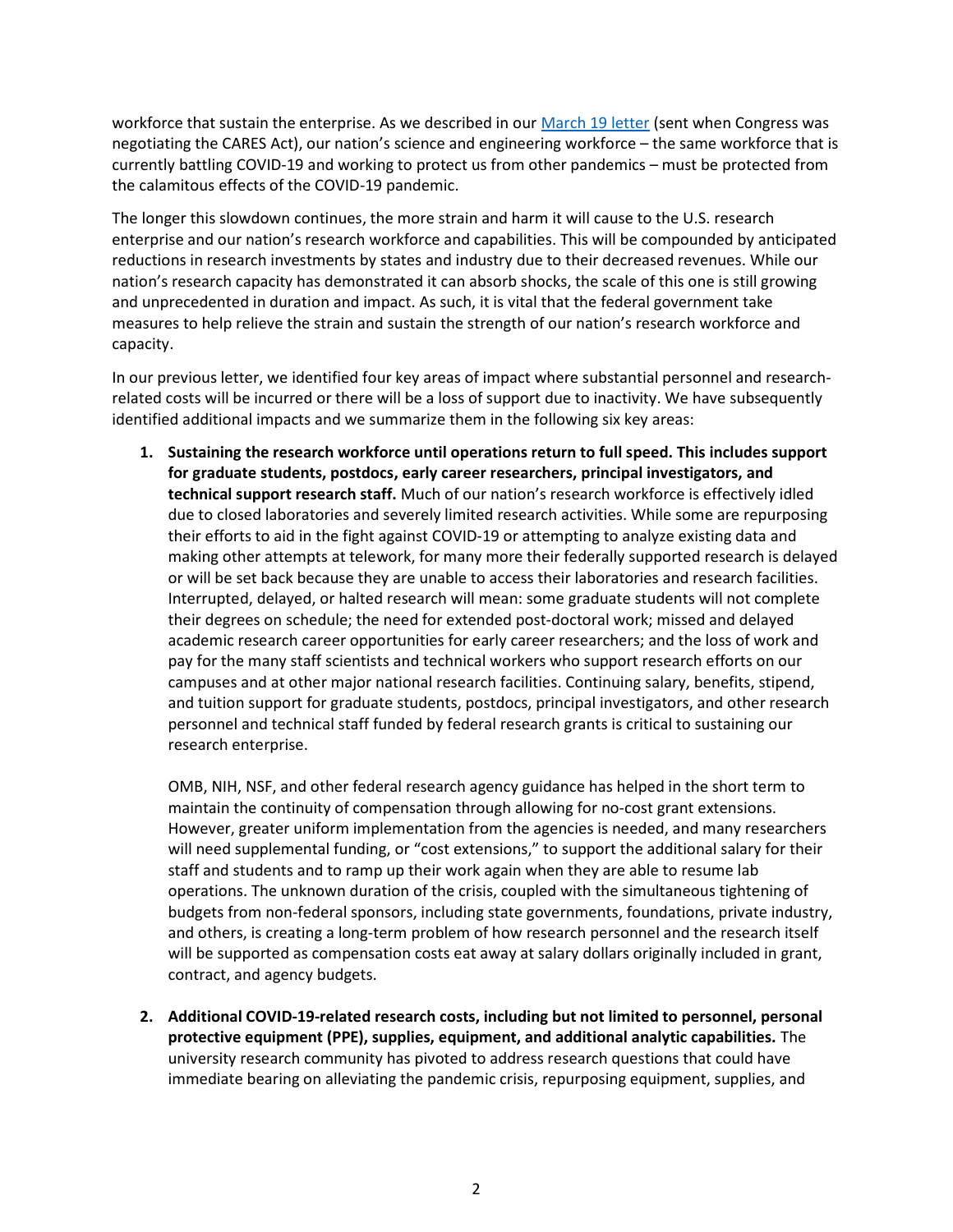personnel that were almost uniformly funded with a different intent. The costs of this pivot are significant and represent a substantial financial burden that universities have shouldered.

## 3. Ramp-down and eventual ramp-up of costs to close and restart research activities. This includes but is not limited to:

- donation or repurposing of personal protective equipment (PPE) from non-medical laboratories to hospitals and front-line medical professionals;
- loss, destruction, or cryo-storage of cell cultures and biological samples;
- disposal of hazardous materials and other environmental and safety costs;
- care for animals, and in some cases replacement of animal subjects;
- delays in clinical research caused by safety concerns for participants and use of healthcare facilities to care for COVID-19 patients; and
- restarting experiments that could not be completed due to the closure of research facilities, inability of personnel to interact in the field, and/or missed seasonal opportunities.
- 4. Inactivity of core research facilities and research and technical staff that support federally funded research by providing instrumentation, equipment, computation, analysis, and other research services. These facilities, services, and research personnel are typically user-funded by direct charges to federal, industry, and other research grants and contracts, at a rate that is based on the services performed. These facilities and services at universities and hospitals are closed or operating well below capacity due to the ramp-down of research activity, and the personnel, equipment, and facilities are going largely unused and unfunded, while the costs of salaries and necessary upkeep continue. Importantly, these facilities and services include the personnel and infrastructure needed for clinical trials, most of which have been halted due to the pandemic.
- 5. Compliance with federal regulations and audits. During this disruption many researchers are repurposing their time and efforts to aid in the fight against COVID-19, donating or lending PPE and research equipment from their laboratories, and/or taking extraordinary measures in the care for animal research subjects or the preservation of research materials and specimens. Accordingly, these and other measures must be accounted for in federally required progress, safety and financial reports and audits. Our member institutions take very seriously their responsibility to steward federal resources granted and contracted to them and continue to document, report, and track personnel effort and related activities. The crisis, however, makes compliance very complicated, causes delays, and challenges both institutions and the federal research agencies with novel problems and the need for satisfactory solutions to ensure taxpayers' resources are used and accounted for appropriately.
- 6. International graduate students and researchers visa status. The usual flow of graduate students and postdocs from other nations has been interrupted because the crisis has severely limited their ability to obtain visas and travel. This is causing significant strain on our nation's scientific workforce in the short term and will have long-term implications for restarting research, as well as our nation's historic ability to attract and retain top talent from around the world.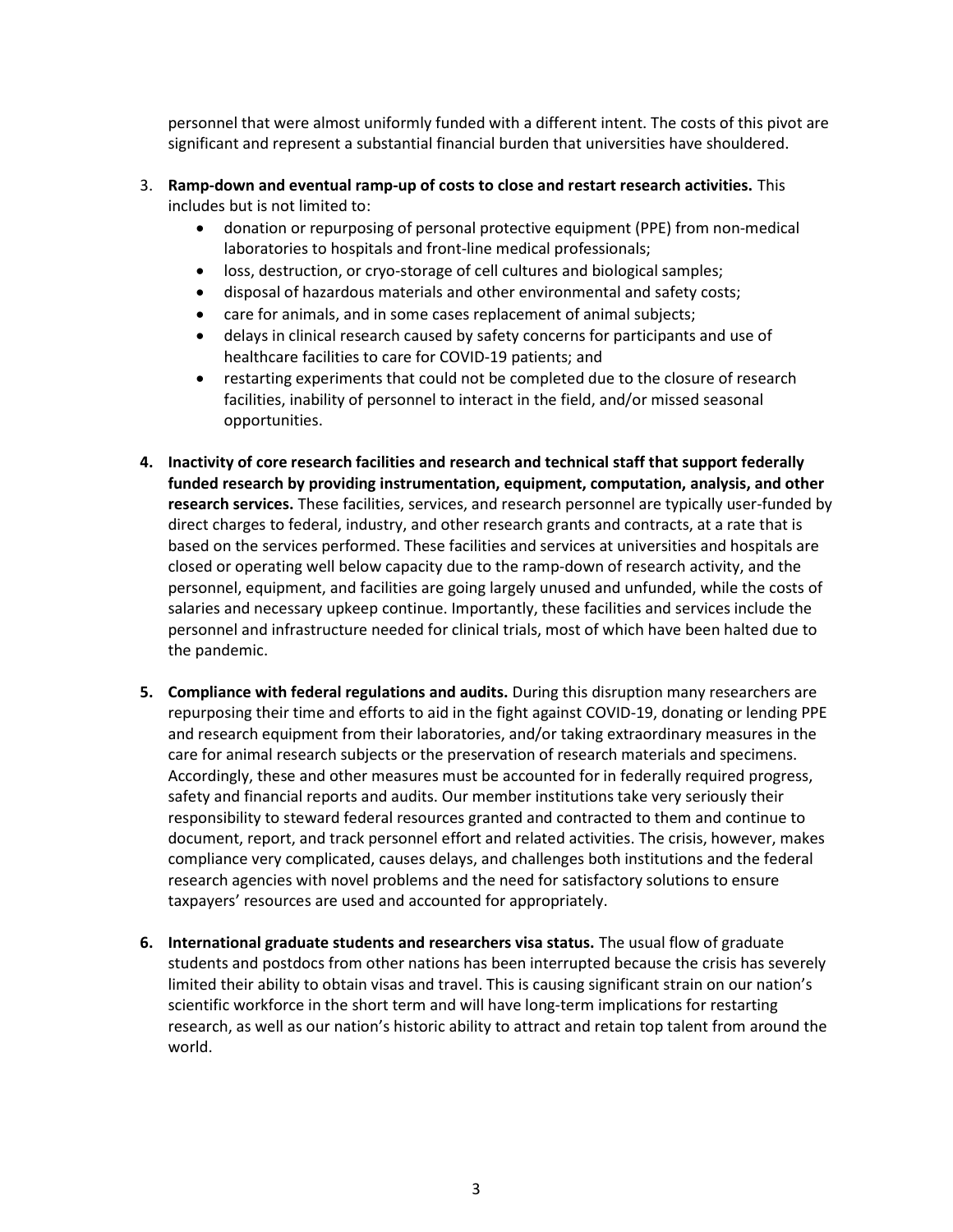We have updated the recommendations we previously sent you to better reflect the key areas of impact related to the pandemic. Many of the impacts described above will require principal investigators and their institutions to seek significant supplements to federal research grants and contracts to cover unforeseen costs in order to complete the research the government seeks. Anticipating this, we recommend including supplemental funds in the next COVID-19 relief and economic stimulus bill to address these impacts and sustain the core of our nation's research workforce and capabilities. Additionally, we recommend providing temporary regulatory and audit flexibility.

Specifically, we recommend:

- 1. Supplemental appropriations of \$26 billion for the major research agencies, including: NIH, NSF, Department of Energy, Department of Defense Science & Technology programs, NASA, USDA, NOAA, NIST, and others.<sup>1</sup> In our previous letter, we recommended half of this amount based on our best estimate of two months of research slowdowns, laboratory closures, and identifiable harm to our research workforce and capabilities. It is clearer now that the duration and harm will be greater than anticipated, and the costs to sustain them will be larger. Accordingly, our revised recommendation of \$26 billion in supplemental extramural research funds anticipates a longer duration of three to four months. The supplemental funds should be used:
	- to cover requests for research grant and contract supplements (i.e., cost extensions) due to COVID-19 related impacts, including the need for additional salary support and/or research related ramp-up costs associated with a particular grant, contract or cooperative agreement;
	- for emergency relief to sustain research support personnel and base operating costs for core research facilities and user-funded research services until such time facilities reopen and research activities return to pre-pandemic activity levels; and
	- to fund additional graduate student and postdoc fellowships, traineeships, and research assistantships for up to two years. Graduate students who could not complete their degrees due to pandemic related impacts should be given priority for graduate fellowships and other forms of support so they can complete their research and degrees. This would greatly aid new doctoral degree recipients and postdocs needing additional time to complete their research and stay employed.

For core research facilities and similar user-funded research services, institutions should be eligible to apply for emergency relief funds from each agency that awarded grants or contracts that included charges for services provided by the core facilities of their institution. Institutions would apply to research agencies for relief funds up to the cost of meeting shortfalls in current personnel costs and base operating costs. Relief funds for this purpose would be primarily used to sustain research personnel employment.

We recommend that should there be any unspent supplemental funds for COVID-19 related impacts within the next 12 months, then the agencies should reprogram the funds for additional

<sup>&</sup>lt;sup>1</sup> Based on estimates from the American Association for the Advancement of Science for FY19, the federal government in total spent approximately \$85 billion for basic and applied research. Our original recommendation was for 15 percent of \$85 billion, which is approximately \$13 billion and would address the negative impacts on research for approximately 2 months. Our updated recommendation assumes 3-4 months of reduced research activity and we recommend 30 percent or approximately \$26 billion to meet this longer period of time. While imprecise, we recommend this total level of funding to be divided among the major federal research agencies based on the size of their extramural research budgets.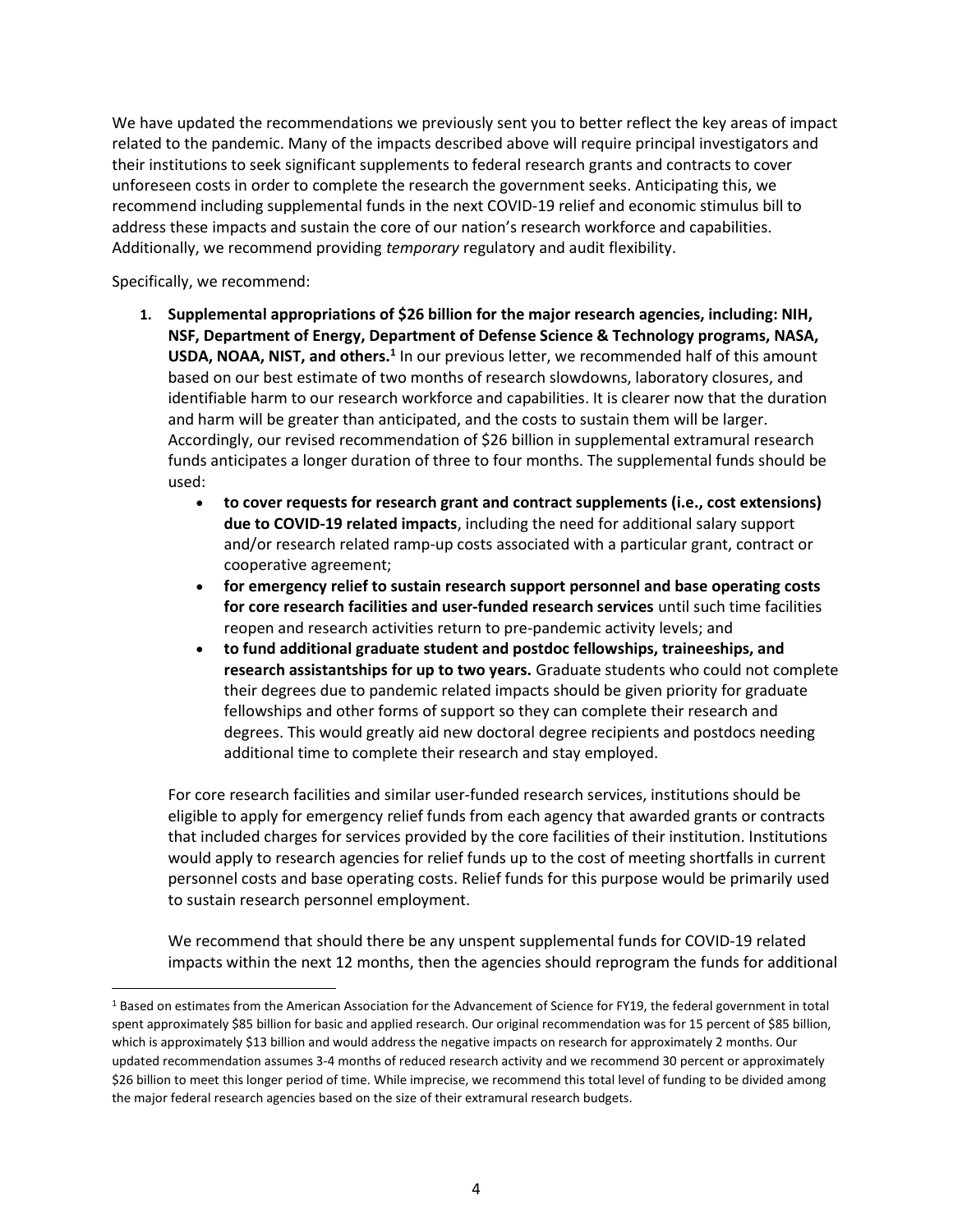graduate and postdoc traineeships and fellowships and/or new research awards. This would strengthen our nation's research workforce pipeline, have a longer-term stimulus effect, and help improve our nation's research competitiveness.

- 2. Urge or require that federal research agencies immediately implement uniform guidance and policies that provide flexibility for research institutions during this national health emergency to cover salaries, benefits, and tuition support for graduate students and research personnel engaged in federally sponsored research grants and contracts. Although some agencies have issued such guidance, others have lagged in doing so or have not taken full advantage of the flexibilities provided in the March 19 OMB guidance. Those agencies who have not issued guidance or issued only partial guidance should be urged or required to issue uniform guidance that implements flexibilities across all funding mechanisms.
- 3. OMB and the research agencies should be directed to provide temporary regulatory and audit flexibility during the pandemic period and for a year afterwards. Subsequent government audits conducted for this period also should allow for additional flexibility, particularly as it relates to the accounting of time and effort reporting given the extreme and unique situation. Agencies should support compliance solutions implemented by research institutions that enact the OMB-directed flexibilities that have been afforded to compensate graduate students, postdocs, and research personnel, as well as to implement other administrative practices. Further, rules and auditor expectations for conducting audits required under the Single Audit Act and the OMB Compliance Supplement should be modified to reflect the unprecedented situation, and as such, audit findings should be tempered accordingly. Additionally, financial and other regulatory audits specific to research grants should be postponed to permit institutions to address current exigencies brought on by COVID-19. The pandemic and its impacts on the terms and conditions of grants and contracts should be recognized and amendments and flexibility should be afforded in amending the terms of research grants and contracts that are currently in place between universities and federal funding agencies.

We understand Congress may consider national infrastructure needs as part of the next COVID-19 related legislative package. In this event, we encourage you to consider our nation's research infrastructure especially as it pertains to pandemics. In addition to the financial strains at core research facilities previously described, COVID-19 is demonstrating the need for more resilient, comprehensive, and efficient research infrastructure. It also is revealing some unmet needs that are hampering to varying degrees the fight against COVID-19 and holding back our nation's research capabilities and those of the entire U.S. innovation system. If Congress determines infrastructure needs should be addressed in future relief and stimulus packages, we encourage your consideration of new investments in research infrastructure important to addressing the pandemic and to enhancing our nation's overall research capabilities and competitiveness for years to come, including, but not limited to: high-speed computation; easily accessible and large-scale research data repositories; laboratory and research working environments with greater resiliency to pandemics; and core facilities upgrades to modernize shared instrumentation and equipment to increase their research capabilities, services, and efficiency.

Finally, as mentioned previously, the strain on the U.S. scientific workforce due to restrictions on the international flow of talented students and researchers is growing during the COVID-19 crisis. We believe the State Department and USCIS should be given all the resources and funding support necessary to ameliorate (as soon as possible, considering possible health concerns) the backlog of pending visa renewals and applications for new nonimmigrant visas. Action in this regard is critical to